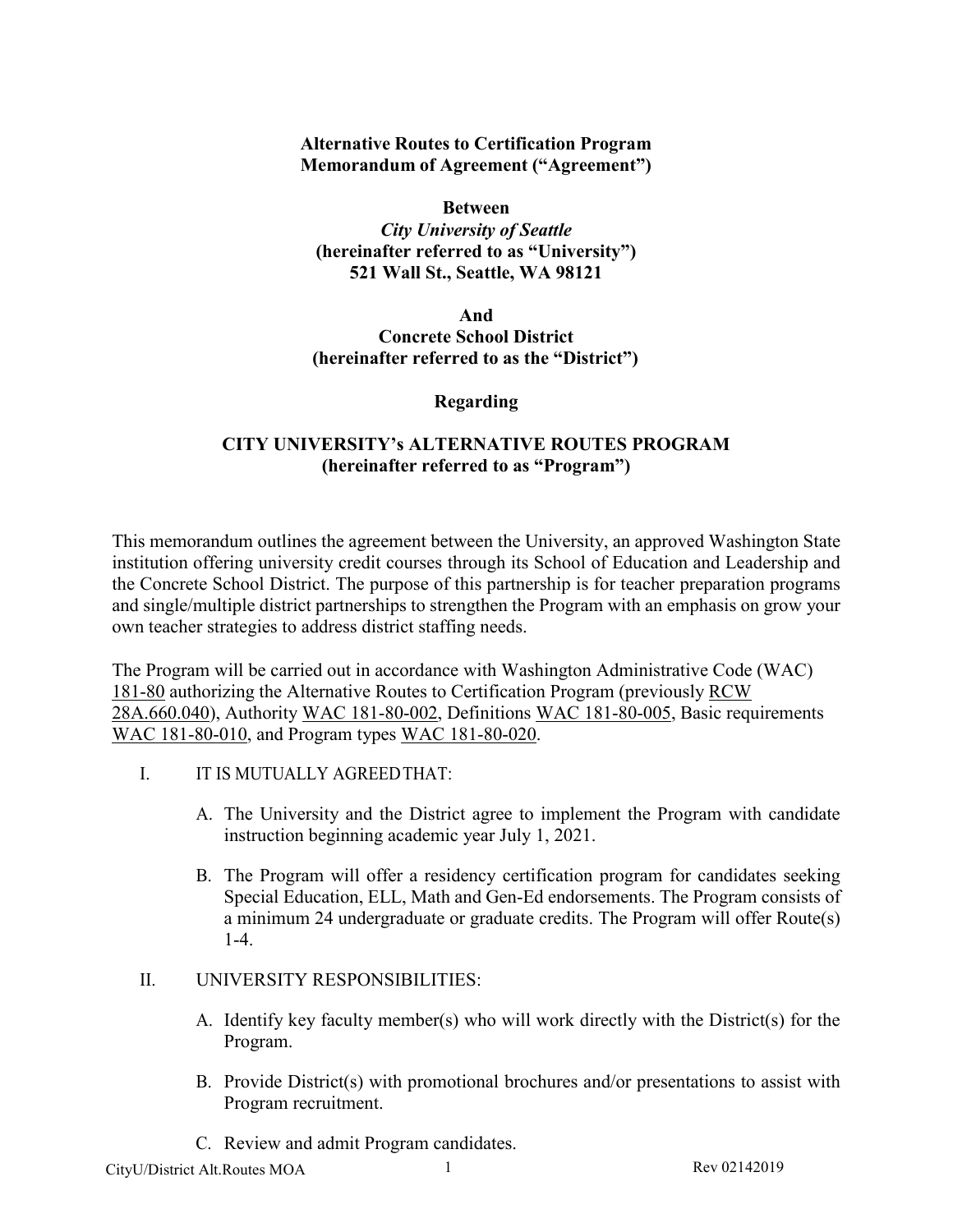- D. Schedule and staff Program courses.
- E. Provide key faculty member(s) to implement the Program.
- F. Provide supervision and facilitate learning activities such as peer observation and feedback.
- G. Submit candidates for certification upon completion of the Program.

## III. DISTRICT RESPONSIBILITIES:

- A. Identify a key contact(s) who will serve as a District liaison to the University.
- $B.$  Provide as an attachment to this Agreement a brief description of how the district intends for the Program to support its workforce development plan.<sup>1</sup>
- C. Work with the University to provide District employees who are interested in becoming teachers access to information about the Program and potential District support.
- D. Design candidate schedules and job assignments (Routes 1, 2, and 4), if possible, in ways which allow for compensation during the candidates' clinical and field experience hours.
- E. Select and provide mentors for candidates' clinical and field experiences, including, if possible, Route 3 candidates who are not employees.

| <b>Responsibilities</b>      | <b>University</b> | <b>District</b> | Other | Other |
|------------------------------|-------------------|-----------------|-------|-------|
| Candidate recruitment*       | $\mathbf x$       | $\mathbf{x}$    |       |       |
| Candidate screening*         | X                 | X               |       |       |
| Candidate selection*         | X                 |                 |       |       |
| Candidate oversight*         | X                 | X               |       |       |
| Additional field placement*  | $\mathbf x$       | $\mathbf{x}$    |       |       |
| 540 hours clinical practice* | X                 | $\mathbf{x}$    |       |       |
| Mentor selection*            |                   | $\mathbf{x}$    |       |       |
| Mentor training*             | $\mathbf x$       | $\mathbf{x}$    |       |       |
| Mentor support*              | X                 | X               |       |       |
|                              |                   |                 |       |       |

# IV. KEY ROLES AND RESPONSIBILITIES:

NOTE: While the University screens and selects candidates for admission, the District has the right and responsibility to decide which employee candidates it will designate as Routes 1, 2 and 4. District will indicate assent to Route 1, 2 and 4 candidates by either (check one):

Completing an appropriate District Authorization form (attached to Agreement) for each candidate The District key contact providing the University with a written list of candidates and routes

<sup>&</sup>lt;sup>1</sup> Required in accordance with WAC 181-80-010.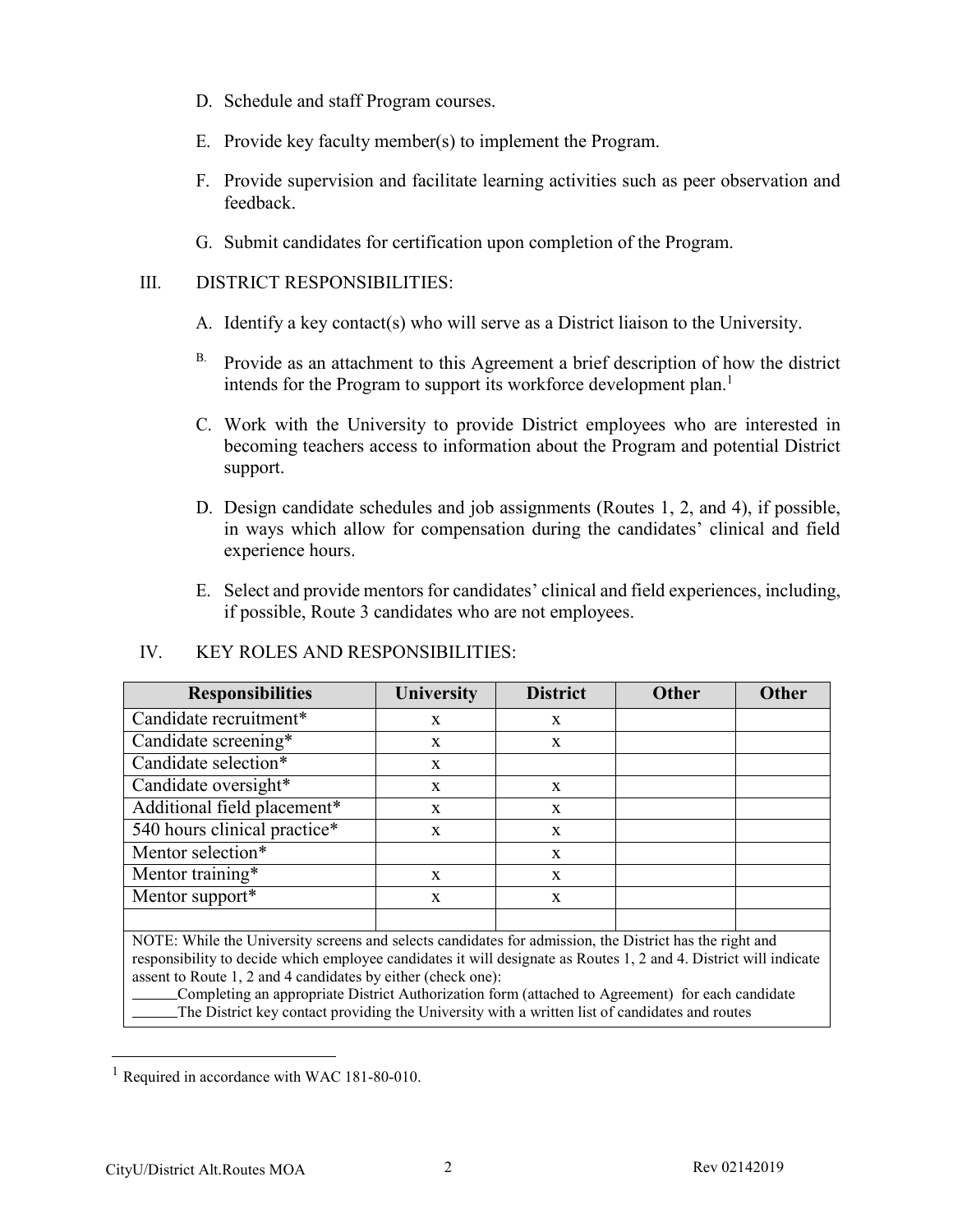## V. KEY ACTIVIES AND TIMELINE

| <b>Activities</b>                          | <b>Timeline</b>            | <b>Responsibility</b>   |  |  |
|--------------------------------------------|----------------------------|-------------------------|--|--|
| Candidate recruitment*                     | Ongoing                    | University and District |  |  |
| Candidate screening*                       | January $1 - May 31$       | University and District |  |  |
| Candidate selection*                       | January $1 -$ June 30      | University              |  |  |
| Field placement*                           | October $1 -$ June 30      | University and District |  |  |
| 540 hours clinical practice*               | January $1 -$ June 30      | University and District |  |  |
| Mentor selection*                          | May $1 - \text{March } 31$ | District                |  |  |
| Mentor training*                           | May $1 -$ March 31         | University and District |  |  |
|                                            |                            |                         |  |  |
| NOTE: See Note above re Routes 1, 2 and 4. |                            |                         |  |  |

## VI. PROGRAM MANAGEMENT

The following shall be the key contact person for all communications regarding the performance of this Agreement.

|                  | Program                       | <b>District</b> |
|------------------|-------------------------------|-----------------|
| Name             | <b>Bryan Carter</b>           |                 |
| Title            | Acd Prog Dir Udrgrad/Director |                 |
| Mailing address  | 7202 NE Hwy 99                |                 |
|                  | Ste 106-246                   |                 |
|                  | Vancouver WA 98665            |                 |
| Telephone number | 360-449-6715                  |                 |
| Email            | $\text{bcarter}(a)$ cityu.edu |                 |

#### **Terms of agreement and termination**

This Agreement is effective beginning July 1, 2021. The Agreement may be amended by a written addendum signed by all parties and with final approval by PESB. The authorizing signatories for this Agreement are as follows:

#### **City University of Seattle**

Name: Bryan Carter, Ph.D Signature:

Title: Academic Program Director; Director of Field Placements Date:  $\frac{4/30/2021}{2}$ 

#### **District representative**

Name: Wayne Barrett Title: Superintendent

Signature: Signature on File (Wayne Barrett) Date: May 27, 2021